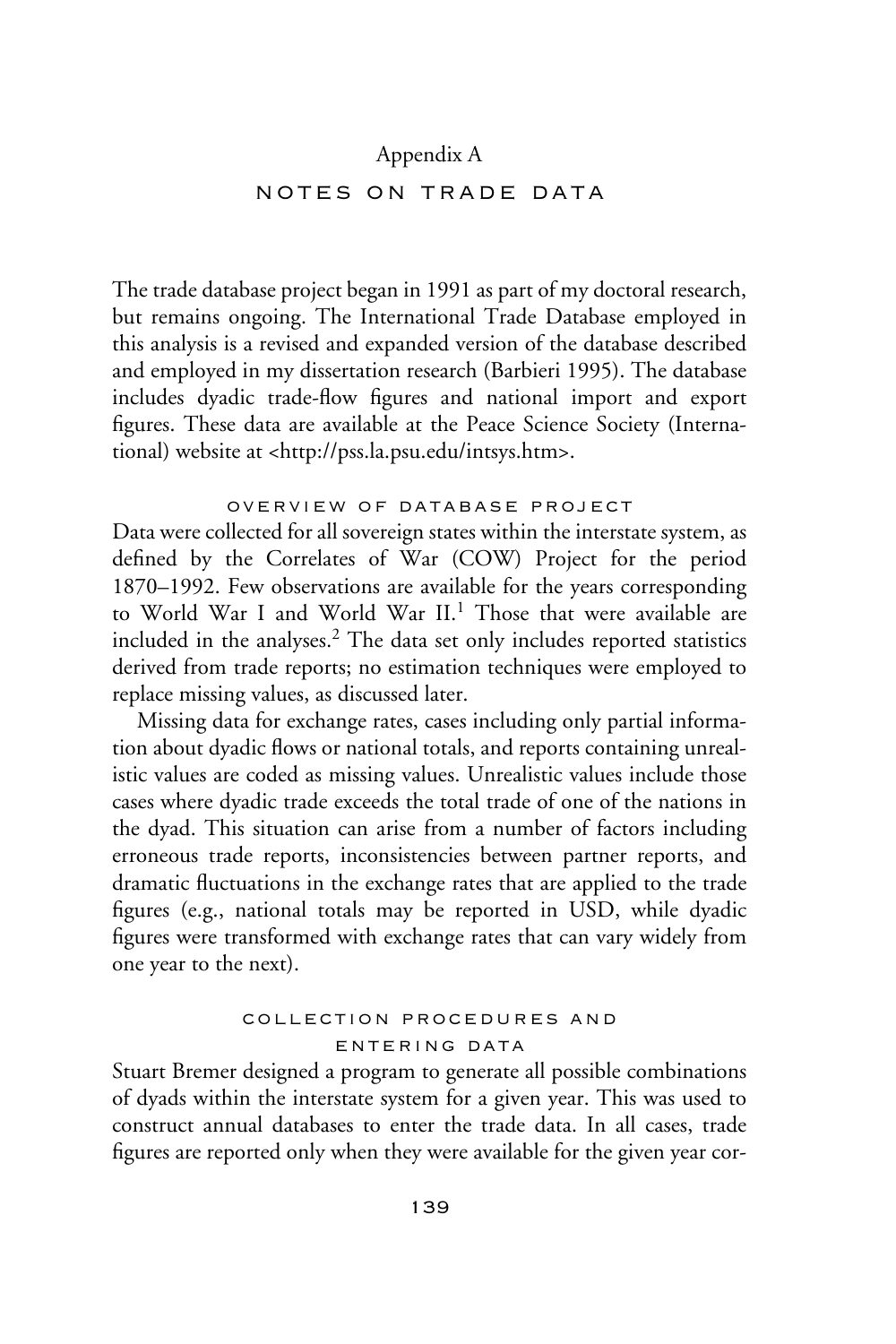responding to the matrix; no interpolation or extrapolation techniques were used. For example, if China's trade is absent in 1899, but present for 1898 and 1900, I did not interpolate the figures to derive a figure for 1899, but counted that point as missing data. My rationale for refraining from interpolation and extrapolation techniques resides in my belief that many historical reports already include cases where states or publishers have employed these techniques to replace missing values. Additional data manipulation would introduce further error by assuming that trade conformed to a particular trend, when missing data may instead correspond to periods in which real changes in trade patterns took place. In addition, the absence of trade figures may represent a genuine cessation of trading relations. Since it is impossible to distinguish missing information from absent flows, no values for missing data were assumed.

Special trade of commodities, rather than general trade, is reported. *Special trade* entails imports for home consumption and exports of domestically produced goods, while *general trade* includes transit trade. In most cases states report separate categories for special and general trade. However, in some cases states fail to distinguish between special and general trade or only report general trade.

Trade with colonies is excluded from dyadic transactions and national totals for states possessing colonial territories. Although it would be interesting to include an analysis of trade between colonies and colonial powers, the limitations posed by unavailable data proved too great a hindrance to this goal.

In general, data reported by the importing nation are used for dyadic trade-flow figures. However, the scarcity of trade data prior to 1900 often required me to rely on one nation's accounts for both import and export figures. Since systematic reporting appears to be correlated with level of development, particularly in the nineteenth century, for the years preceding 1885 data were entered for both imports and exports by nation, according to an approximation of their level of development. That is, the data of developed states were entered first and supplemented by that provided by less developed states. Data entry for this period began with the major powers and was then supplemented by minor powers.

Checks for the accuracy of reports for the nineteenth century were conducted by examining the correlation of trade reports between trading partners. When one nation consistently reported figures similar to those reported by its partners, the state was deemed to be a credible source.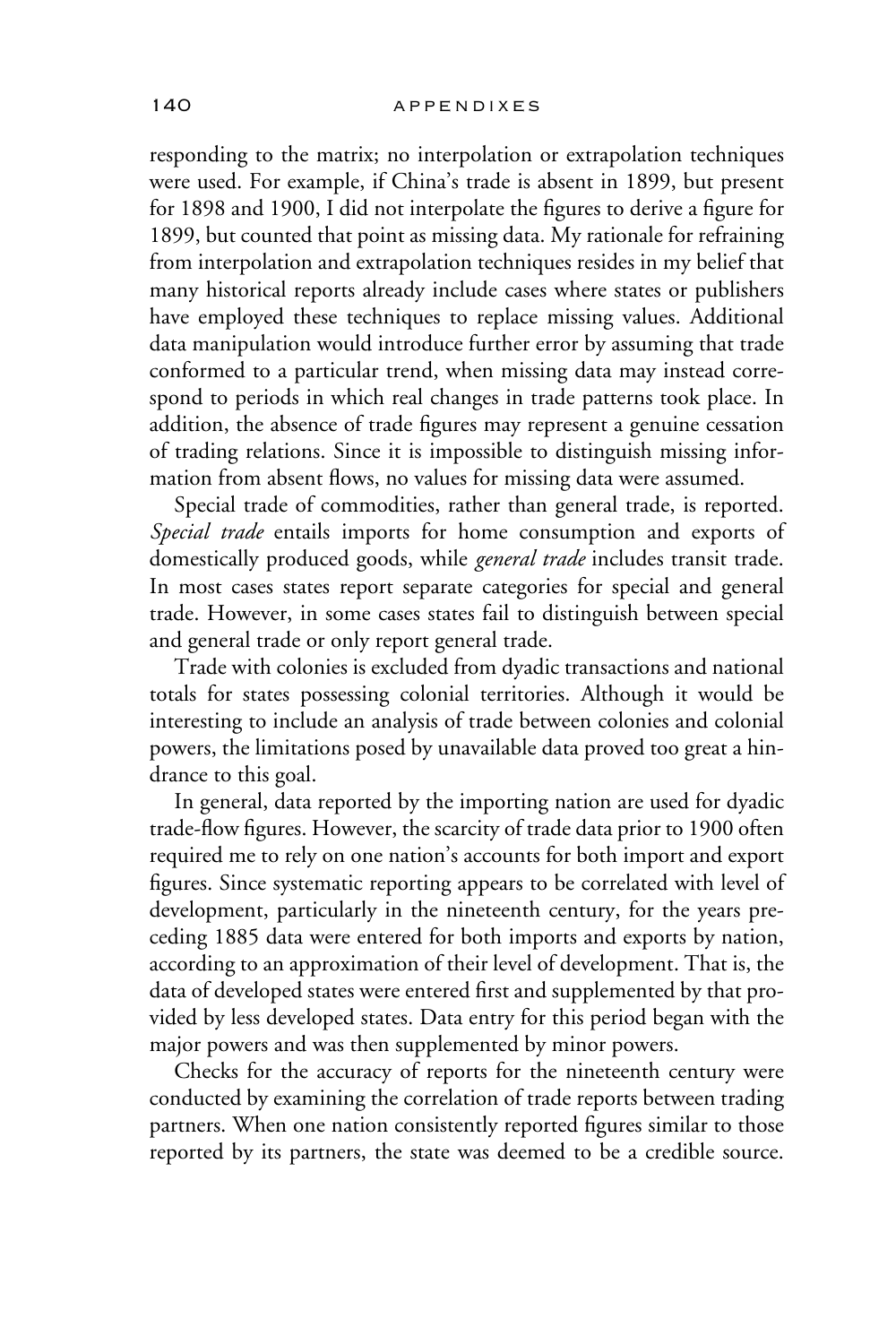When a discrepancy arose between trading partners, I relied on the reports of the state that consistently reported flows similar to those reported by the majority of its partners (i.e., where matched partner reports were more consistent). Figures for states that consistently overvalued or undervalued their dyadic flows were scrutinized when a drastic discrepancy in reports occurred. Here, again, the dyadic flow reported by the more reliable reporting state was used.

After 1900, and particularly after 1910, data are more readily available for all independent states. From 1900 through 1945 data were first recorded by the figures reported by the importing nation. When entering data into the trade matrix in a given year, I proceeded through the matrix by country, entering all reported import values with each trading partner. After completing all states' records of imports, I proceed through the matrix once again by country and supplemented the missing data of dyadic flows with the information provided by exporting states. Again, it was necessary at times to rely on one state for both the import and export values within a dyadic relationship. However, this was avoided whenever possible.

The figures provided by the importing nation are used for several reasons. First, relying on either the importers' or exporters' reports permits me to utilize information derived from each state in a given dyad. This diminishes the error introduced if one state has a tendency to underreport or overreport its trade flows. Second, import figures were chosen rather than export figures, since they are generally considered more reliable and comprehensive than export records. The greater tendency for states to impose tariffs on imported rather than exported goods is believed to result in more rigorous efforts to adopt systematic measures to record import trade. Finally, relying on either import or export flows reduces the discrepancy of flows reported in c.i.f. (i.e., cost, insurance, freight or charged in full) and f.o.b. (i.e., free on board). The former includes costs of transferring the good to the point of consumption, while the latter excludes such costs. Imports are generally reported c.i.f. and exports f.o.b. Therefore, some variation in the importer and exporter's reports are expected. For example, the International Monetary Fund (1991) estimates that figures for c.i.f. are 10 percent greater than those reported in f.o.b. Relying on either the export or import flow will improve the consistency in the range of values reported by each state for one particular flow.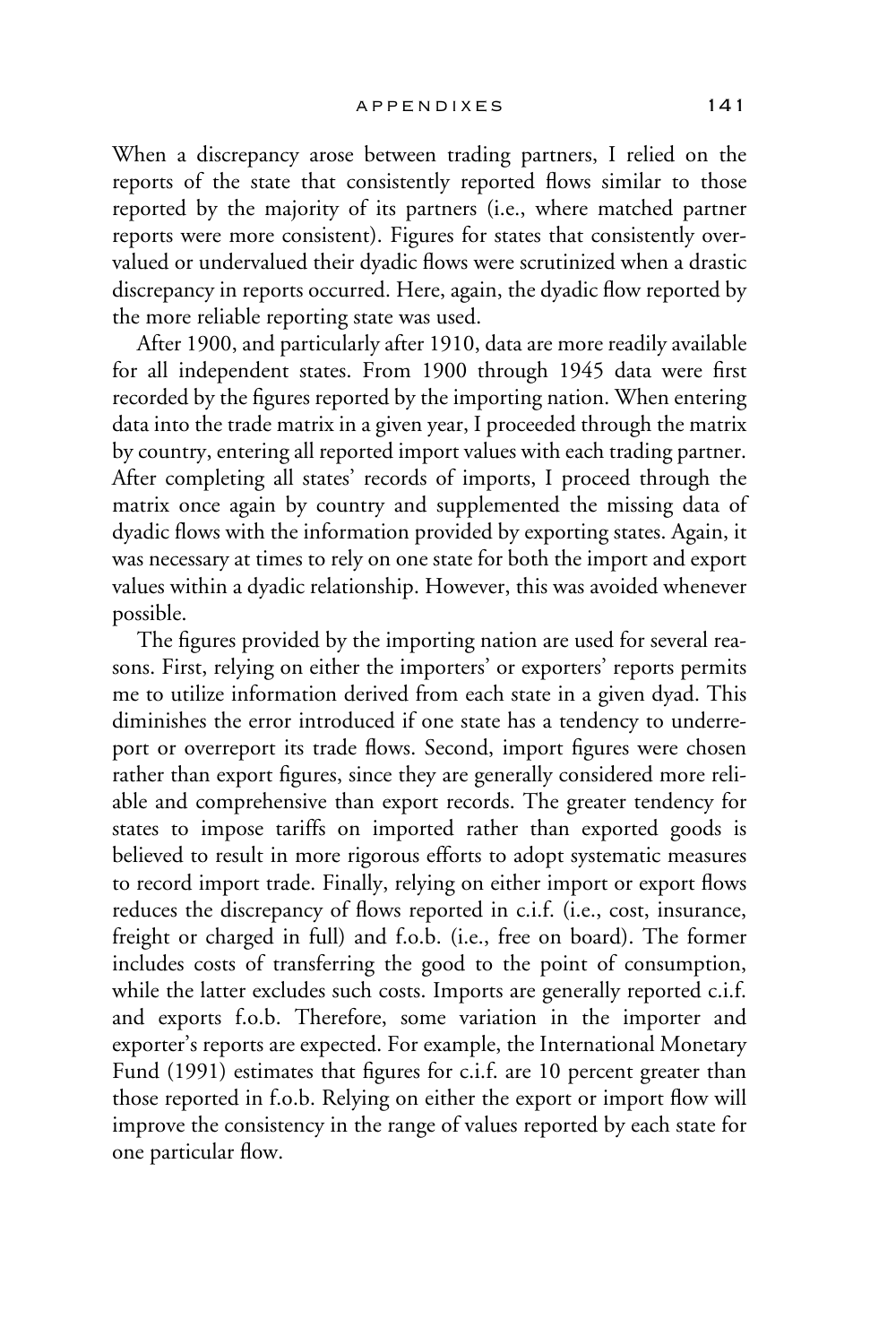#### 142 APPENDIXES

#### Aggregated Data

One difficulty imposed in the project resides in the problem of aggregated trade figures. In some instances a country combines the value of its trade with two or more nations. However, when trade with two or more states is explicitly identified, it is possible to use a triangular method to disaggregate trade flows. For example, if Great Britain combines the value of trade conducted with Spain and Portugal into one total, I examined the value that Spain and Portugal report as trading with Britain. When only one of these states reports its trade with Britain, the total of the reporting state was subtracted from the aggregated value provided in Britain's trade report. Thus, information was available for Britain's trade with two of its partners, by combining information provided by a third party.

Unfortunately, in both the pre– and post–World War II period, it is impossible to disaggregate the figures for the economic union of Belgium and Luxembourg. Both the League of Nations and the IMF provide the aggregated figure for the union. For the pre–World War II period trade statistics for the union are entered as Belgian trade, since Luxembourg accounts for a less significant share of the union's trade. This issue undoubtedly requires further attention in future research. For example, it may be possible to estimate the share of the union's trade conducted by Luxembourg in order to include Luxembourg into the analysis. At this time, little information was found to resolve this problem.

Another case of aggregated trade figures is more problematic and remains unresolved. In both the pre–World War II and post–World War II periods, national trade statistics generally include a category entitled "Trade with Other Countries" in which the values of transactions with minor trading partners are aggregated, but no list of states contained in this category is provided. It is therefore impossible to distinguish nations that possess no trade ties from those who possess minor trade flows. Some studies assume that the absence of a state's name from another nation's trade records denotes the absence of trade. Trade might actually exist, but be too minimal to include as a separate entry in the trade report. Since there are theoretical and methodological distinctions between zero trade and minor trade, missing data are treated as such, without substituting zero trade for absent trade figures. Clearly, the prospect for conflict to arise between states that have no ties whatsoever is significantly different from that which would exist between states that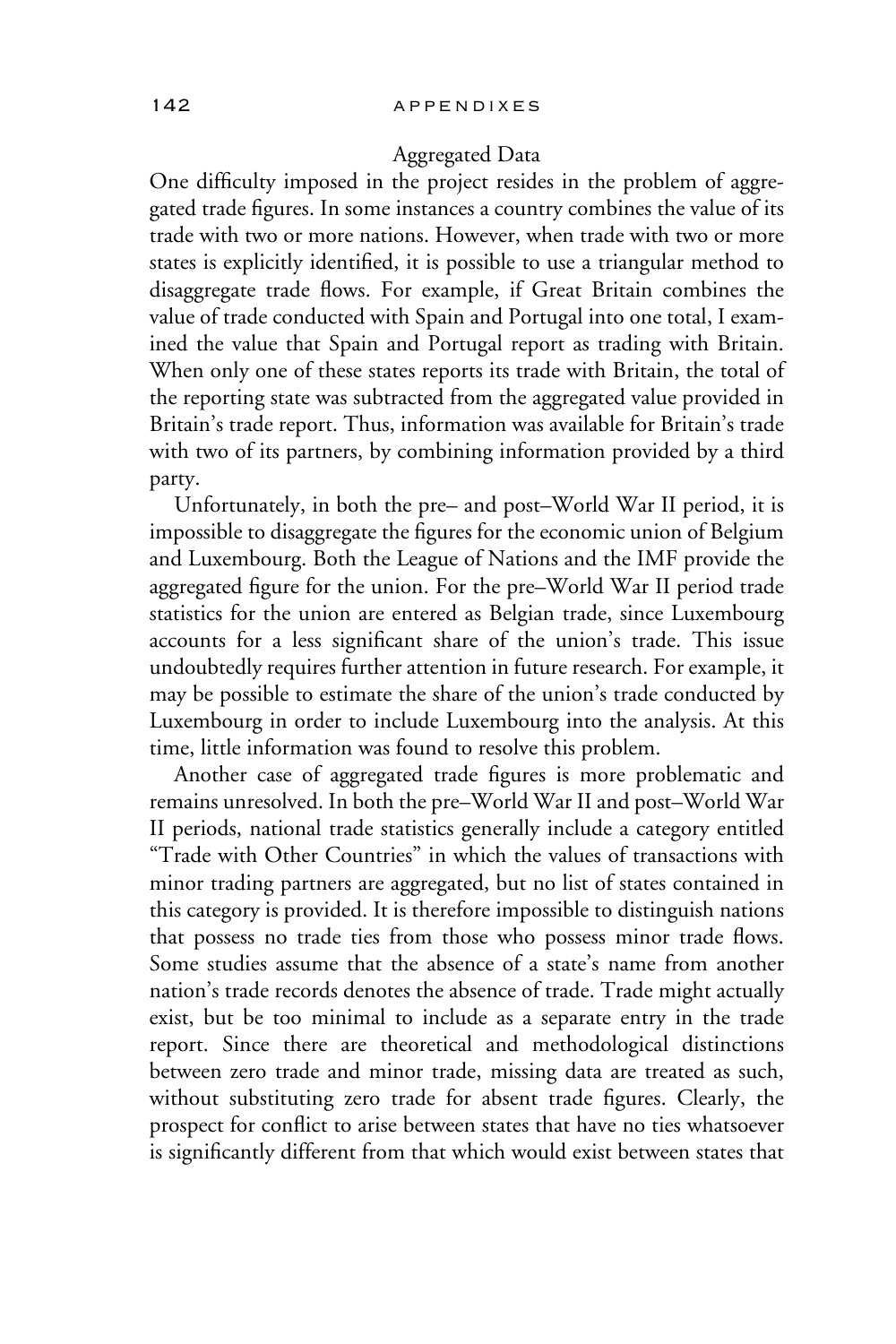have some contact. Minor ties presuppose a relationship between states, while zero trade may indicate the absence of interstate interactions.

# Currency Conversion

Most data were collected in local currency and converted to current U.S. dollars. The majority of exchange rates used for conversions were taken from the *Polity II* project (Gurr, Jaggers, and Moore 1989). The exchange rates listed in *Polity II* were originally collected by the Correlates of War Project, although some revisions were made by Gurr to account for dramatic discontinuities revealed in the time trends of individual exchange rates. $3$  Several problems arose when converting trade figures from local currencies to U.S. dollars. The primary problem was the lack of available exchange rates for many states. In many instances trade data reports were available, but exchange rates were unavailable. In addition, *Polity II* contains a variable that lists the name of the national currency to which the exchange rate is presumed to correspond. However, in many instances no currency name is given.

According to the compilers of the data, when no name is given, the exchange rates should correspond to the national currencies reported in the *Statesman's Yearbook.* Yet, in some cases with a missing currency name, the state in question has multiple currencies. Thus, it was necessary to compile figures for exchange rates for many countries. (The problems encountered in the exchange rate project were as extensive as those confronted with the trade data, but are only described briefly here.) Upon further investigation, I found that some of the exchange rates reported in *Polity II* differed significantly from those found in two or more alternative sources.

Also, in some instances, particularly in Latin American states, the value of import and export flows are reported in two different currencies. For example, silver pesos may be used for imports, while gold pesos are used for exports. This requires separate exchange rates for converting imports and exports into U.S. dollar values.

A comprehensive assessment of exchange rates was undertaken, and data were compiled to supplement missing and questionable exchange rate values. Data for each nation's exchange rate series were reviewed to identify dramatic departures from the general time-series trend. These inconsistencies were investigated by reading country profiles to determine whether the nation experienced a change in currency or whether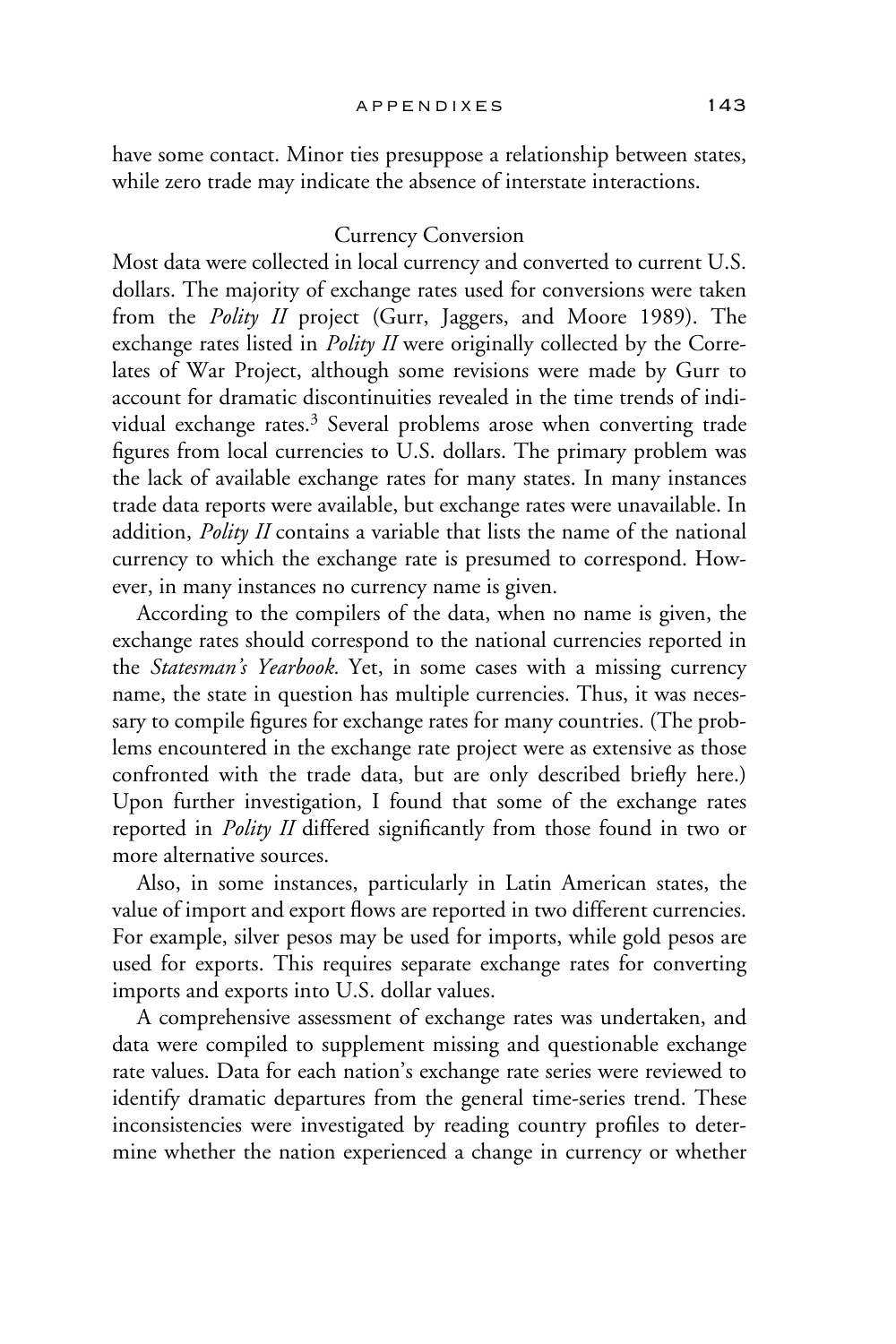there were real variations attributable to hyperinflation or other trends. Wherever possible, multiple sources of exchange rates were compared to determine whether the values reported across sources were similar. In most cases, two reports were similar in value.

Sources for exchange rates include Bidwell (1970), *Currency Conversion Tables: A Hundred Years of Change* (London: Rex Collings); the *Statesman's Yearbook* (1870–1940); and U.S. Department of Commerce (1920–39), *Foreign Commerce Yearbook.* When using the *Statesman's Yearbook* as a source of exchange rates, conversions were first made from local currency to British pounds and then converted from pounds to dollars, since this source reports local currency in terms of British pounds.

# Pre–World War II Trade Data

To acquire nineteenth- and early-twentieth-century trade data, an exhaustive search of historical documents, including national almanacs, commerce dictionaries, and government documents, was undertaken. Initially, I sought to collect data dating back to 1816, to correspond with what most international relations scholars identify as the beginning of the current interstate system. However, trade data for the pre-1870 period are too scarce to make any meaningful analysis possible. Thus, the project begins with the years following the unification of Germany and Italy.

*The Statesman's Yearbook* (1870–1940) was the primary source for trade figures for years preceding 1912. All volumes of the yearbook were used, since the trade figures for different countries do not always correspond with the almanac's publication dates. For example, the 1900 edition of *The Statesman's Yearbook* may contain values for China's trade for 1885 through 1887, but contain figures for the United States from 1898 through 1900. *The Statesman's Yearbook* contains country profiles that usually include tables of foreign trade figures. When these tables are not present, information was pieced together by reading entries related to a particular state's economic activities. For example, sections on economic activities may contain information about the country's total trade figures. In addition, references are often made to the share of trade conducted with a state's top trading partners. For example, an entry might explain that a third of the state's trade is conducted with a given partner. This information was used to derive the relevant dyadic trade figures from the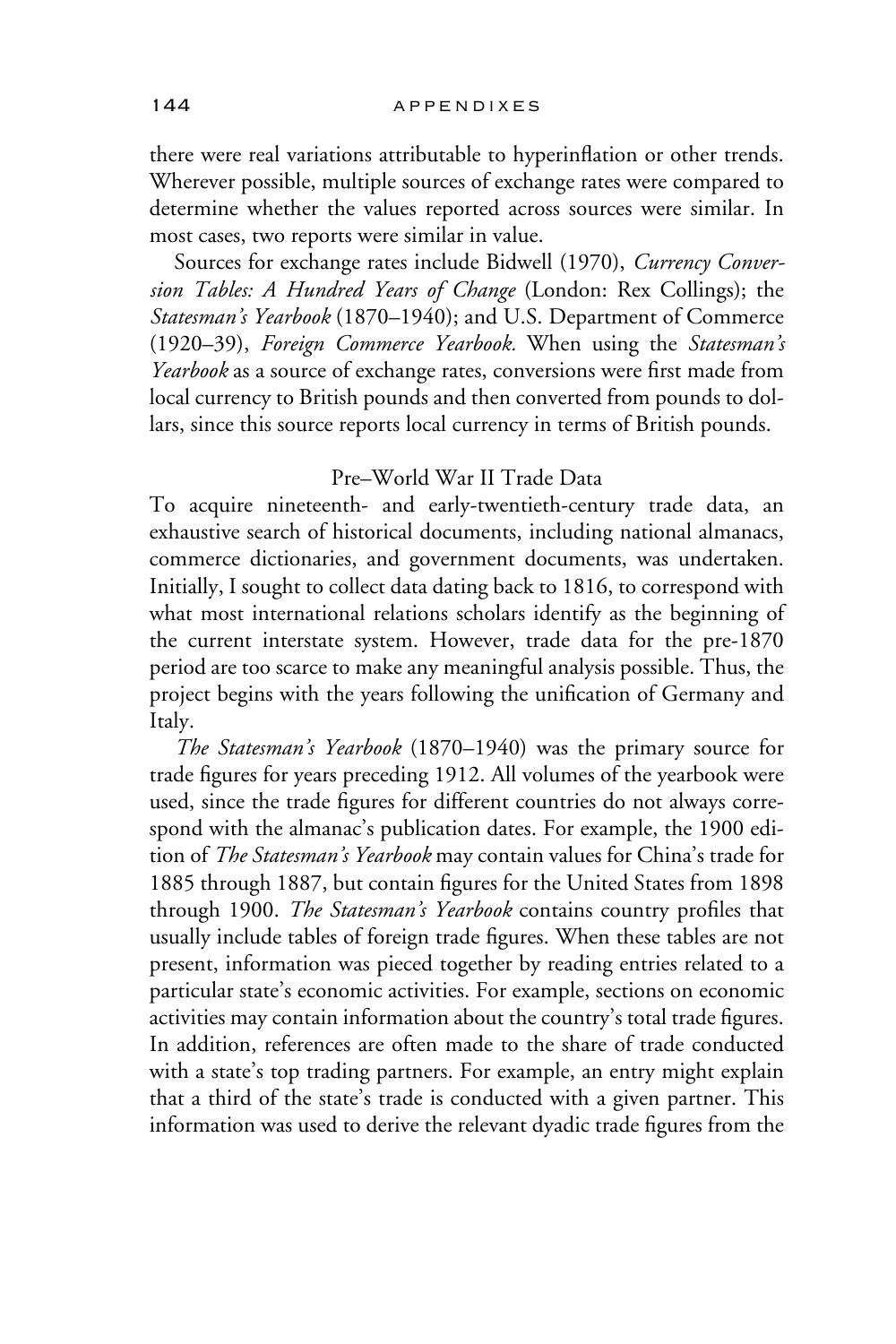total trade values. For the nineteenth century, many of the trade figures for developing states were obtained by this method.

Reviewing each country's economic profile was a tedious process, but it proved valuable for providing additional information about deviations from the general norms of national reports. For example, reading the country profile often identified information about multiple currencies operating within a given state or about revaluation of a currency.

Data for developing states are more readily available in tabular form after 1885. For the period 1873–85 U.S. Congressional records proved to be a useful source of trade data, in particular *U.S. Congress (House) Miscellaneous Documents* (1887), "Abstract of the Foreign Commerce of Europe, Australia, Asia and Africa, 1873–1885," United States Consular Reports, No. 85, October (Washington, DC: Government Printing Office). Data for this period were supplemented with other sources, including the *Statesman's Yearbook;* Mitchell (1982), *International Historical Statistics for Africa and Asia* (New York: New York University Press); Mitchell (1983), *International Historical Statistics for the Americas and Australasia* (Detroit: Gale); and Wattenberg (1976), *Introduction and User's Guide to The Statistical History of the United States from Colonial Times to the Present* (New York: Basic Books).

For the period 1912–1938, the primary source used was the League of Nations (1912–1945) annual publications of *International Trade Statistics* (Geneva: League of Nations). The title for this annual publication varies and includes *Memorandum on International Trade and the Balance of Payments and International Trade Statistics.* Data were taken from each annual volume. In addition, some data for 1935 and 1938 were derived from the League of Nations (1942), *The Review of World Trade.* League of Nations' data were supplemented with data from *The Statesman's Yearbook* and Mitchell (1982, 1983).

## Post–World War II Trade Data

For the post–World War II period, the majority of trade data are derived from the International Monetary Fund's (Inter-university Consortium for Political and Social Research, 1991) *Direction of Trade Statistics electronic tape*. Data were reconfigured from national accounts to dyadic trade flows. As in the pre-World War II case, reports of dyadic trade flows were derived from the importing countries' reported trade figures.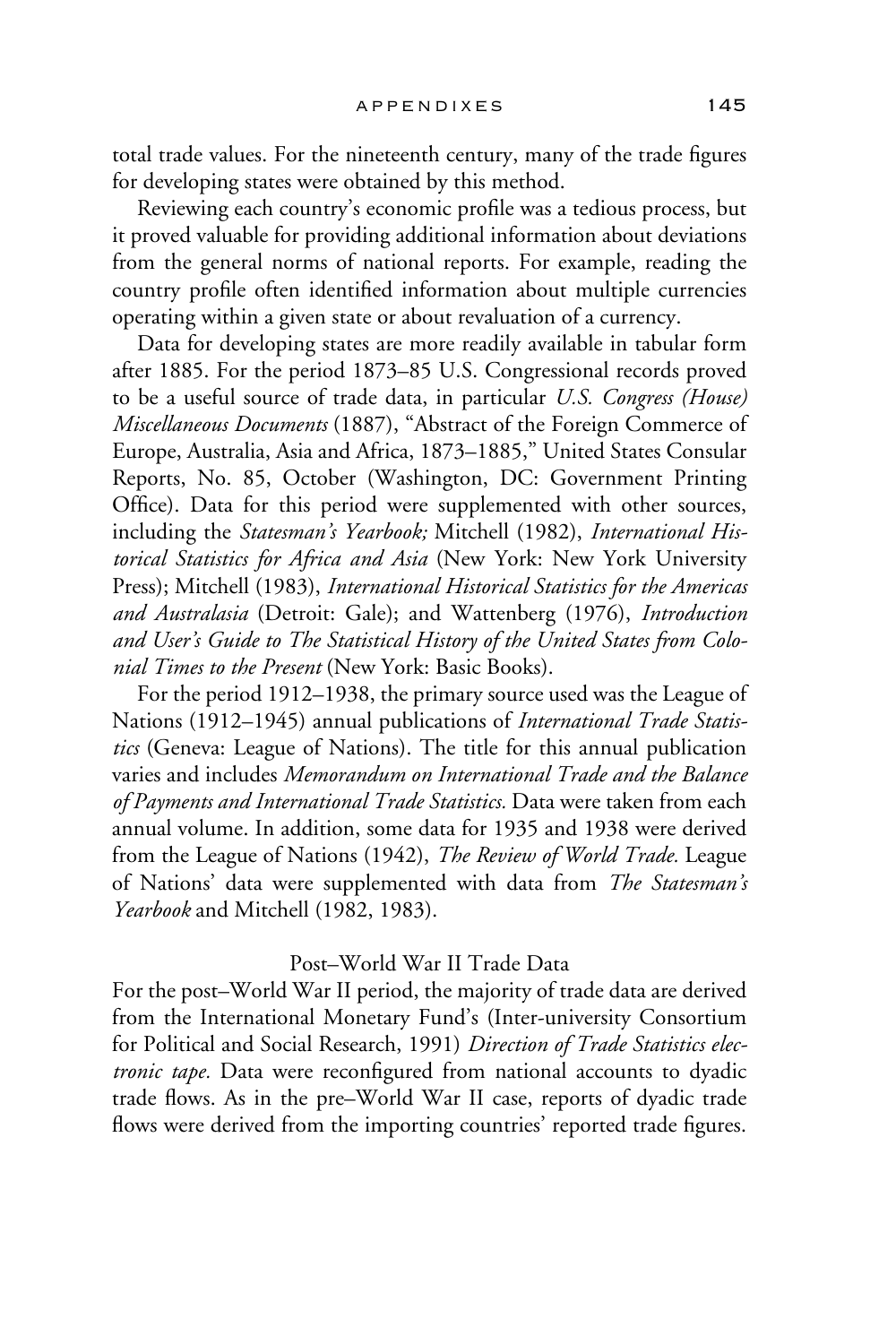When these figures were absent, the exporter's reports were used. The values that each state reports to import from each partner were added to derive the dyadic total. Each state's total imports and export figures were combined to arrive at each nation's total trade.

In many instances, the electronic version of the IMF data tape reports trade flows as zero or missing, but these trade values are reported in their annual publications. Missing data were investigated and supplemented with the International Monetary Fund's *International Financial Statistics* (Washington, DC: IMF Statistics Department, Monthly 1956–98) and *The Direction of Trade Statistics Yearbook* (Washington, DC: Real Sector Division, IMF Statistics Department, Quarterly 1956–98). Missing data for the post–World War II period have not all been investigated. This project remains ongoing.

Other sources for the post–World War II period include Arthur S. Banks (1979), *Cross-National Time-Series Data Archive* (Binghamton, NY: Center for Social Analysis); The United Nations *Yearbook of International Trade Statistics,* later renamed *International Trade Statistics Yearbook* (New York: Department of International Economic and Social Affairs Statistical Office, Annual 1950–96); Europa Publications, *The Europa Year Book,* vol. 1, *Europe* (London: Europa, Annual 1960–96); M. C. Kaser and E. A. Radice, eds. (1985)*, The Economic History of Eastern Europe, 1919–1975,* vol. 1, *Economic Structure and Performance between the Two Wars* (Oxford: Clarendon); Paul Maher (1972), *Soviet and East European Foreign Trade, 1946–1969* (Bloomington: Indiana University Press); State Statistical Bureau of the People's Republic of China, Renze Zhang, ed., *China Statistical Yearbook* (New York: Praeger, 1990); Wray O. Candilis (1968), *The Economy of Greece, 1944–66.* (New York: Praeger). Rodger A. Clarke and Dubravko J. I. Matko (1983), *Soviet Economic Facts, 1917–1981* (New York: St. Martin's); Zbigniew M. Fallenbuchl, ed. (1976), *Economic Development in the Soviet Union and Eastern Europe,* vol. 2 (New York: Praeger); David Lascelles (1976), *Comecon to 1980* (London: Financial Times); Marie Lavigne, ed. (1990), *The Soviet Union and Eastern Europe in the Global Economy* (Cambridge: Cambridge University Press); V. P. Gruzinov (1979), *The USSR's Management of Foreign Trade* (White Plains, NY: M. E. Sharpe); John B. Quigley (1974), *The Soviet Foreign Trade Monopoly* (Columbus: Ohio State University Press); William Nelson Turpin (1977) *Soviet Foreign Trade, Purpose and Performance* (Lexington, MA: